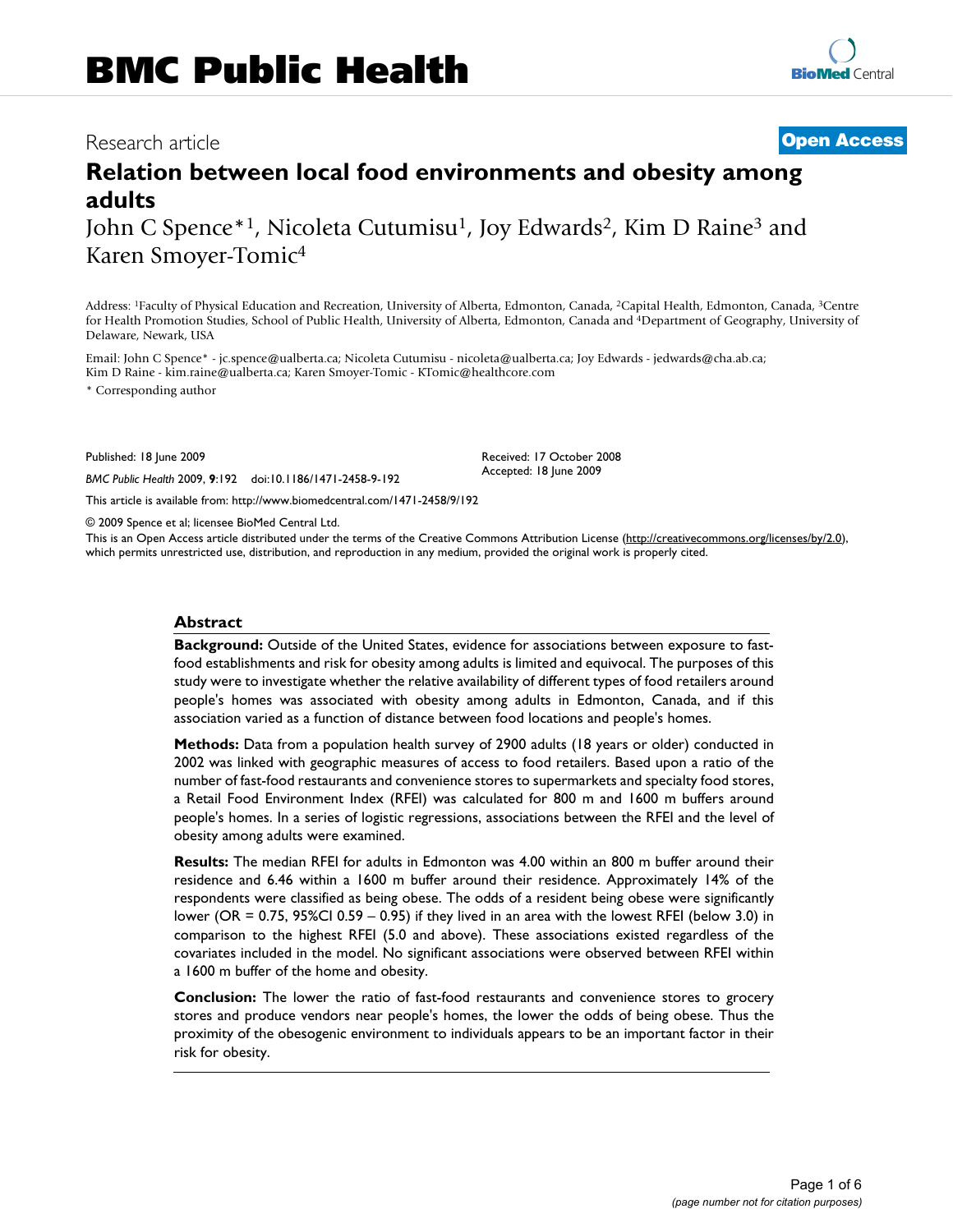# **Background**

Food eaten away from home, especially fast-food, is associated with weight gain and the obesity epidemic [1-4]. Greater availability of fast-food restaurants has led to increased consumption of fast-food [5]. Furthermore, if supermarkets are not readily available then fast-food restaurants often serve as a substitute for food access [6]. Also, adolescents are obtaining less of their energy intake at home and more at restaurants and fast food places [7]. This behaviour is reasonable considering that fast-food is cheaper and more energy-dense per measure of weight than other healthier foods such as fruits and vegetables that are purchased in a grocery store [8]. In fact, the prices of fast-food and fruit and vegetables are differentially associated with dietary quality and adiposity among people living in the United States [9]. Thus, the location of fast-food restaurants in urban areas may contribute to the obesogenic environment [10].

A recent study in California found that the relative availability of different types of food retailers around individuals' homes was associated with the bodyweight status of residents [11]. Specifically, the Retail Food Environment Index (RFEI) was calculated as the ratio of the availability of fast food restaurants and convenience stores compared to grocery stores and produce vendors around respondents' homes. The researchers found that as the RFEI increased, so too did the prevalence of obesity. Other research from the United States supports the claim that access to convenience stores [12,13] and fast-food restaurants [13-16] is associated with obesity among adults while the presence of healthy food through grocery stores is a buffer to obesity [12,17,18].

Outside of the United States the evidence for such associations is limited and equivocal. For instance, the likelihood of being overweight/obese decreased among both girls and their fathers in Melbourne, Australia if they had a fast-food restaurant within 2 km of their home [19]. With each additional fast-food restaurant within 2 km of the home, the likelihood of being overweight/obese decreased by 14% for older girls. These findings are incongruent with the obesogenic environment model [10,20] and suggest that environmental associations with bodyweight status may vary by country or economic or political contexts. Canada provides an interesting comparison with the United States in this regard. Though the two countries are on the same continent, share many of the same values, and consume and enjoy many of the same products and foods, the rates of overweight and obesity differ. In 2004, 23% of Canadian adults were considered obese [21] while the prevalence of obesity was 32% in the United States [22]. Thus the question is whether food access and the density of fast-food restaurants is related to obesity rates in a Canadian sample.

Therefore, the purposes of this study were (a) to determine if the local food environment is associated with obesity in a Canadian context, and (b) if this association varies as a function of distance between food locations and people's homes. Using data from the Population Health Survey 2002 (PHS-2002) [23], we examined crosssectional associations between the relative availability of different types of food retailers around individuals' homes and the prevalence of obesity among adults. We hypothesized that residents of areas with high fast-food access would be more likely to be obese than those in areas with relatively low access. Additionally, we hypothesized that these associations would be stronger for facilities that were more proximal (within 800 m) to the resident's home as opposed to more distal (within 1600 m).

# **Methods**

# *Participants*

The PHS-2002 was a telephone-administered survey conducted in the Capital Health region of Alberta, Canada between October and December 2002. At that time, the region included the City of Edmonton, the City of St. Albert, Strathcona County and Leduc County (including the City of Leduc and surrounding municipalities), with a total estimated population of 860,000. The target population included all individuals, 18 years or older, living in the Capital Health region. People who lived in homes without telephones and residents of institutions were excluded from this survey. A sample of 3,850 individuals was reached with a response rate of 59%. For the purposes of this study, only those individuals who lived within the City of Edmonton and who provided complete height and weight information were included ( $N = 2900$ ). We certify that all applicable institutional and governmental regulations concerning the ethical use of human volunteers were followed during this research and institutional ethics board approval was obtained prior to data collection.

#### *Measures*

#### *Demographics*

Since people living in a poor neighbourhood are much more likely to be exposed to fast-food outlets [24-28], less likely to have ready access to grocery stores [29,30] and more likely to be obese [31-33], then socioeconomic status (SES) is a potential covariate of any association between residential environments and obesity. Thus, measures of both individual- and neighbourhood-level SES were included in our analysis. Based on the respondent's postal code, data were extracted from the 2001 Census [34] and a neighbourhood SES index [35] was created by taking the sum of the z-scores of net educational level (the proportion of people with low education subtracted from the proportion of people with and high education aged 20 and over), median income of census families, and proportion of unemployed (unemployed people aged 15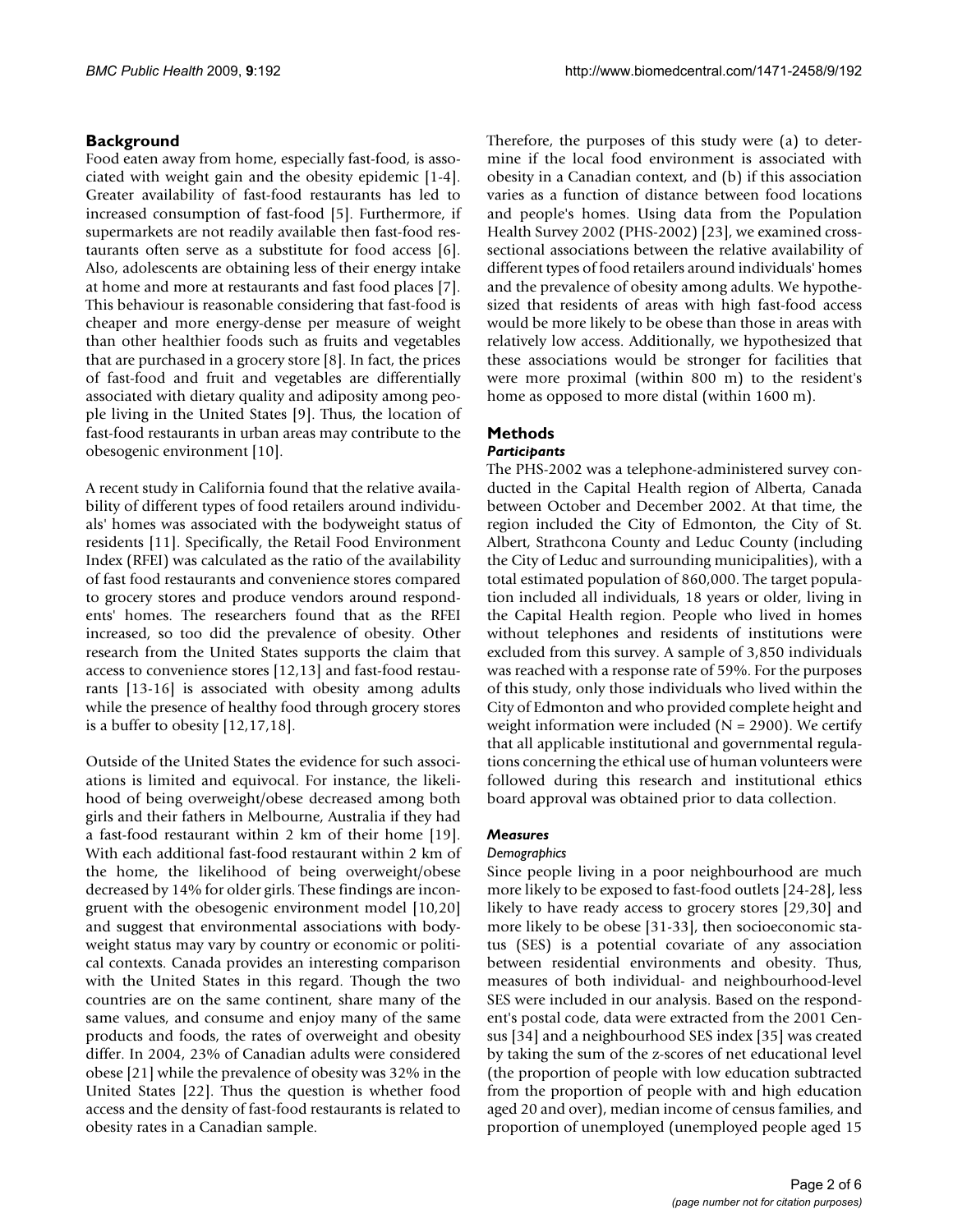and over as a percentage of people aged 15 and over who were in the labour force). Education was a stronger covariate of risk for obesity than household income in the PHS-2002 [23], therefore we used level of education attained by the respondent (less than high school, completed high school, some post secondary, completed college/technical school, completed university, completed post-bachelor university) as our sole indicator of individual-level SES.

#### *Height and weight*

Based on self-reported height and weight, the body mass index (BMI) was calculated and participants were classified as being obese if they had a BMI of 30 or greater [36].

#### *Food Retailers*

Information on location of food establishments in Edmonton for 2004 was supplied by the Health Inspection Division within Capital Health and/or found in the Alberta First Business Directory [37]. From these datasets, we selected supermarkets, fast food outlets, speciality food stores, and convenience stores according to the NAICS (North American Industry Classification System) codes. Supermarkets were defined as stores stocking fresh meat, wheat-based Western style bread, fruits, vegetables, and dairy milk, and had no required membership (free access). Fast food outlets were defined as restaurants with walk-up counter service selling predominantly pre-processed and prepared to order foods. Specialty food stores retailed miscellaneous specialty foods (e.g., ethnic, organic, or upscale/gourmet) not for immediate consumption. Convenience stores were defined as primarily engaged in retailing a limited line of goods that generally includes milk, bread, soda, and snacks. ArcGIS version 9.2 (ESRI Inc., Redlands, California, USA) was used to create buffers of 800 m and 1600 m around the points indicating the location of respondents' postal codes. To calculate the number of facilities (e.g., fast food restaurants, convenience stores, supermarkets) within each buffer, we used the Count Points in Polygon analysis tool [38]. A Retail Food Environment Index (RFEI) [11] was calculated for each respondent within both buffers. The RFEI was based on the following formula: *RFEI = (F+C)/G* where *F* represents the number of fast-food restaurants within a given radius; *C* represents the number of convenience stores (including convenience stores, gasoline stations with convenience stores and convenience neighbourhood stores that also sell selected grocery items) within a given radius; and *G* represents the number of grocery stores (including supermarkets, ethnic stores and upscale organic markets) within a given radius [11]. If no grocery store was found within a particular buffer, a constant of 1 was added to that case so that it remained in the analysis. A higher REFI would, therefore, indicate a more obesogenic food environment. Consistent with previous research [11], the RFEI for the 800 m buffer was then categorized as: below 3.0, 3.0 – 4.9, and 5.0 and above. For the 1600 m buffer, the

categorization of RFEI was: below 6.0, 6.0 – 9.9, and 10.0 and above.

The average size of a residential neighbourhood in Edmonton is 1.07 km<sup>2</sup>, (the minimum area is 0.20 km<sup>2</sup>, the maximum area is 2.56 km2, with a Standard Deviation of 0.38 km2). Since we used buffers at radii of 800 m and 1600, they covered an area of 2.01 km2 and 8.03 km2 respectively. Therefore a buffer of 800 m covered more than the whole area of an average neighbourhood in the city (assuming the individual household was located in the centre of the neighbourhood), while capturing accessibility to grocery stores, fast food and convenience stores located within a resident's reach.

#### *Analysis*

To examine the association of the RFEI with the prevalence of obesity, weighted logistic regression models were conducted for both the 800 m and 1600 m buffers. The models were weighted to reflect the age and sex distributions of the Capital Health region and adjusted for the respondent's age, sex, education level, and neighbourhood SES. Specifically, three models were computed for each buffer. Model 1 included the RFEI and no other covariates. Model 2 adjusted for neighbourhood SES while Model 3 included all covariates.

Before proceeding with our analysis, we determined whether scores may have been nested within neighbourhoods thus warranting a multilevel analysis. We first measured the degree of dependence by calculating the intra-class correlation between neighbourhood and BMI. A small intra-class correlation (ICC) was found, p = .02, suggesting that the BMI scores were independent of neighbourhood. We also considered whether we had sufficient cases within neighbbourhoods to support a multilevel analysis. Since the 2900 respondents represented 240 neighbourhoods across the City of Edmonton (*M* = 12.08 adults per neighbourhood), a multilevel analysis was not appropriate. With approximately 12 respondents per neighbourhood we were well below the recommended rules of thumb of 20 to 30 observations per group (neighbourhood) [39]. In fact 45% of the neighbourhoods had fewer than 10 respondents while 55 (23%) had 20 or more children. Therefore, the very small intra-class correlation combined with too few cases (observation) per neighbourhood (group), suggested we could proceed with our analysis without considering the potential effect of neighbourhoods in a multilevel model.

#### **Results**

The median RFEI for adults in Edmonton was 4.00 within an 800 m buffer around their residence and 6.46 within a 1600 m buffer around their residence (see Table 1). The mean RFEI was  $5.09$  (SD =  $6.31$ ) within an 800 m buffer around the residence and 8.81 (8.77) within a 1600 m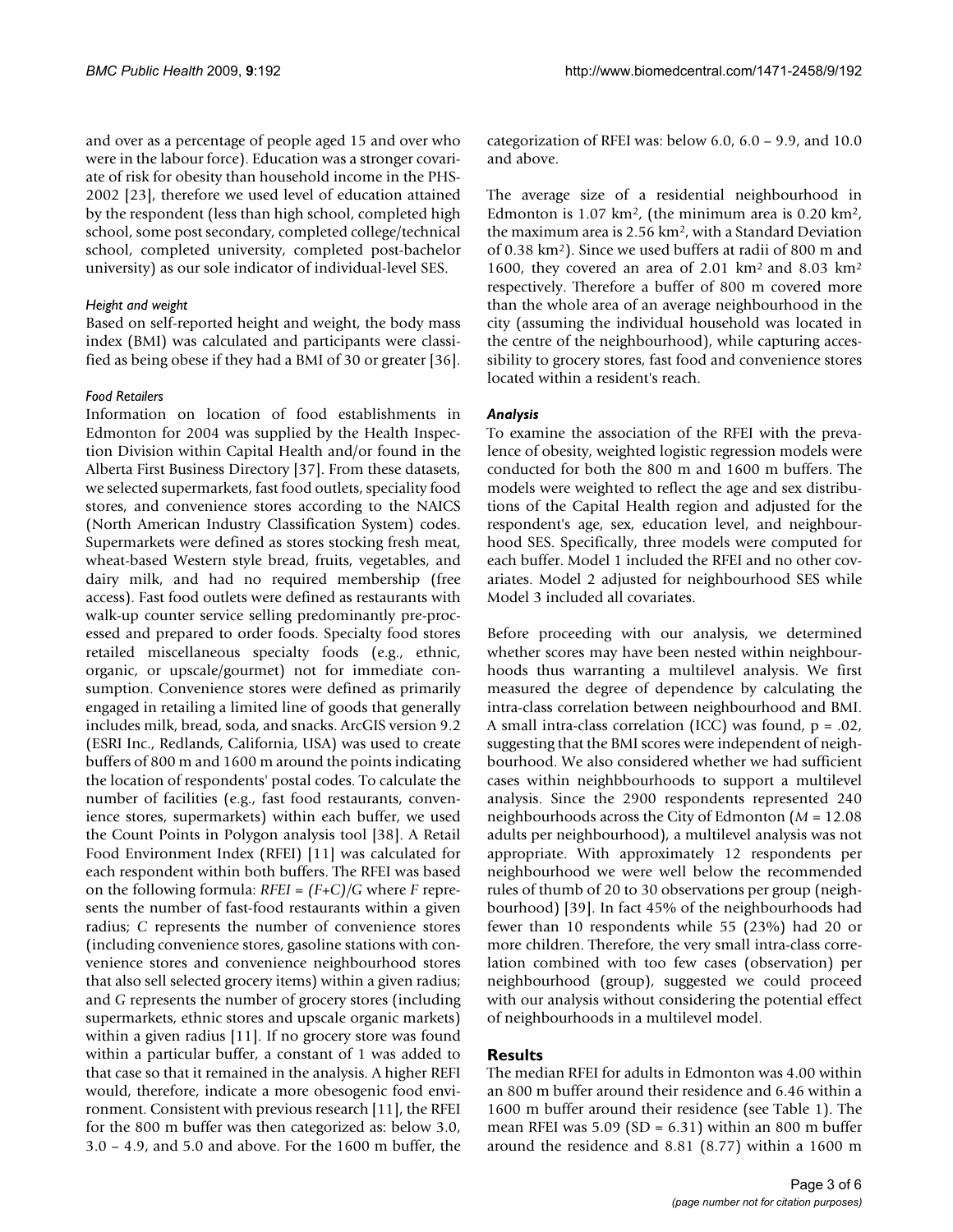| <b>Buffer</b>    |                    | % of Residents | % Obese | Mean (SD) RFEI | Median RFEI |  |
|------------------|--------------------|----------------|---------|----------------|-------------|--|
| 800 <sub>m</sub> |                    |                |         | 5.09(6.31)     | 4.00        |  |
|                  | RFEI below 3.0     | 38.3           | 12.7    |                |             |  |
|                  | RFEI 3.0-4.9       | 21.8           | 14.6    |                |             |  |
|                  | RFEI 5.0 and above | 38.9           | 16.3    |                |             |  |
| 1600 m           |                    |                |         | 8.81(8.77)     | 6.46        |  |
|                  | RFEI below 6.0     | 41.6           | 13.7    |                |             |  |
|                  | RFEI 6.0-9.9       | 31.4           | 14.2    |                |             |  |
|                  | RFEI 10 and above  | 27.0           | 16.1    |                |             |  |

**Table 1: Obesity Prevalence by Retail Food Environment Index for 800 m and 1600 m Buffers**

RFEI = Retail Food Environment Index.

buffer around the residence. Approximately 14% of the respondents were classified as being obese. This rate varied by RFEI classification with a lower proportion of people being classified as obese in the lowest RFEI category (12.7%, 13.7%) relative to the highest category (16.3%, 16.1%) for both the 800 m and 1600 m buffers respectively.

RFEI within 800 m of the home was negatively associated with obesity prevalence (see Table 2). Specifically, the odds of a resident being obese were significantly lower (OR = 0.75, 95%CI 0.59 – 0.95) if they lived in an area with the lowest RFEI (below 3.0) in comparison to the highest RFEI (5.0 and above). These associations existed regardless of the covariates included in the model. Based upon the Nagelkerke R-square statistic, the complete model accounted for approximately 4% of the variance in obesity. No significant associations were observed between RFEI within a 1600 m buffer of the home and obesity.

# **Discussion**

In this study we explored whether the relative availability of different types of food retailers around people's homes was associated with obesity among adults in Edmonton, Canada, and if this association varied as a function of distance between food locations and people's homes. We found that the lower the ratio of fast-food restaurants and convenience stores to grocery stores and produce vendors near the home, the lower the odds of being obese. This association existed for establishments within an 800 m buffer around people's homes but not for establishments within 1600 m of their homes. Thus the proximity of the obesogenic environment [10] to individuals appears to be an important factor in their risk for obesity. Such findings may help explain the observation that geographic concentration of fast-food restaurants is associated with mortality and hospital admissions for acute coronary events among Canadians living in the Province of Ontario [40].

Our finding that the local food environment is associated with risk for obesity is consistent with previous research in the United States [12-18,41]. In particular, our study and findings were very similar to one conducted in California [11] where the average RFEI was 4.5 and a 20 percent difference in prevalence of obesity was observed between the lowest and highest RFEI groups within a buffer of approximately 800 m for urban residents and 1600 m for suburban

| Table 2: Association Between Obesity Prevalence and Retail Food Environment Index |  |  |
|-----------------------------------------------------------------------------------|--|--|
|                                                                                   |  |  |

|                    | Model I      | $(n = 2897)$  | Model 2   | $(n = 2897)$  | Model 3   | $(n = 2890)$  |  |  |
|--------------------|--------------|---------------|-----------|---------------|-----------|---------------|--|--|
|                    | <b>OR</b>    | 95% CI        | <b>OR</b> | 95% CI        | <b>OR</b> | 95% CI        |  |  |
|                    | 800 m Buffer |               |           |               |           |               |  |  |
| RFEI below 3.0     | 0.75         | $0.59 - 0.95$ | 0.75      | $0.59 - 0.95$ | 0.74      | $0.59 - 0.94$ |  |  |
| RFEI 3.0-4.90      | 0.87         | $0.67 - 1.15$ | 0.86      | $0.65 - 1.13$ | 0.81      | $0.61 - 1.06$ |  |  |
| RFEI 5.0 and above | 1.00         |               | 1.00      |               | 1.00      |               |  |  |
|                    |              |               |           | 1600 m Buffer |           |               |  |  |
| RFEI below 3.0     | 0.83         | $0.64 - 1.06$ | 0.83      | $0.65 - 1.07$ | 0.85      | $0.66 - 1.10$ |  |  |
| RFEI 3.0-4.90      | 0.86         | $0.66 - 1.13$ | 0.89      | $0.68 - 1.16$ | 0.93      | $0.71 - 1.22$ |  |  |
| RFEI 5.0 and above | 1.00         |               | 1.00      |               | 1.00      |               |  |  |

*Note*. Model 1 includes no covariates. Model 2 includes neighbourhood SES index. Model 3 includes neighbourhood SES index, age, sex, and education level. RFEI = Retail Food Environment Index.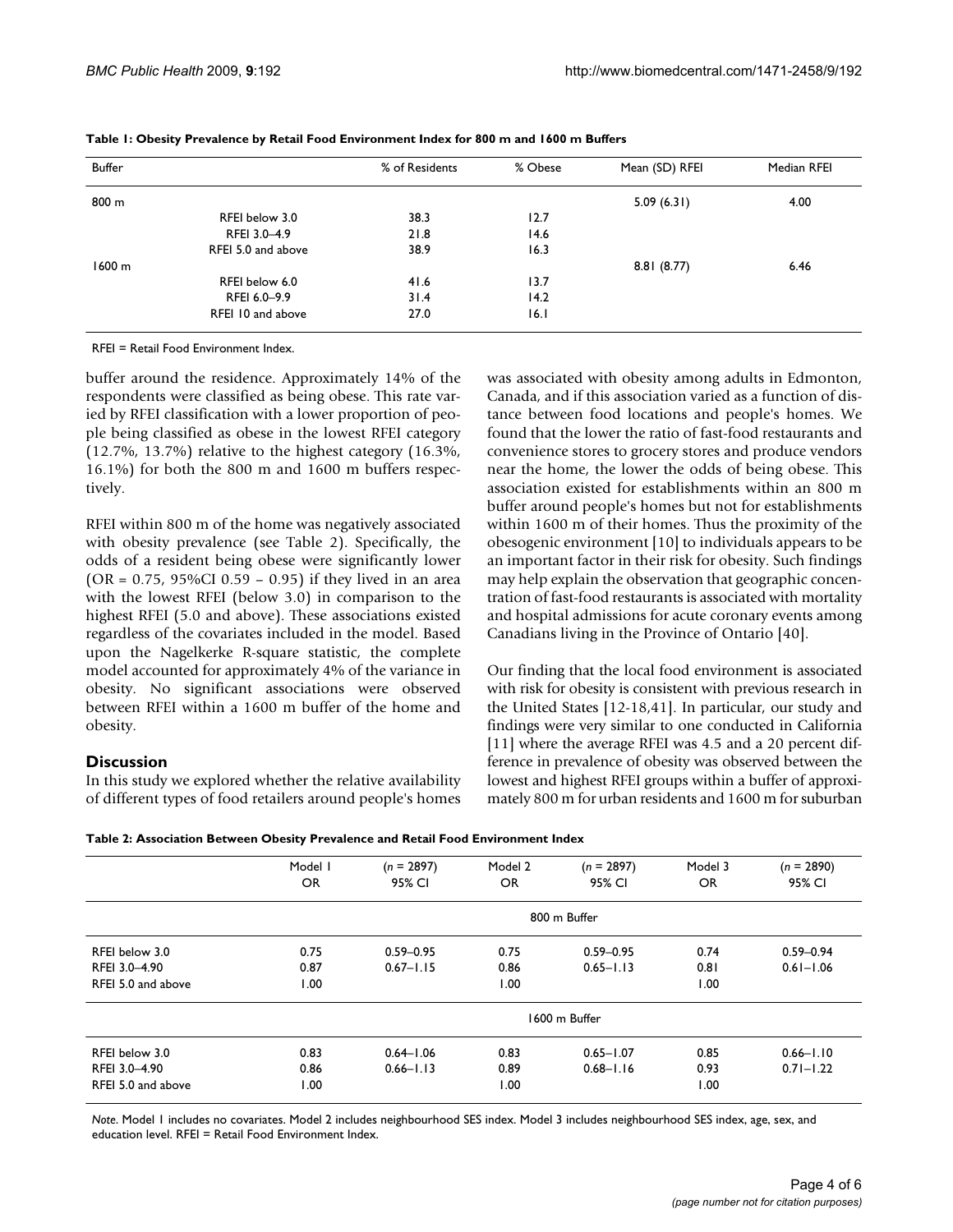residents. For instance, we found that an Edmonton resident is exposed to approximately 4 (median) to 5 (mean) times more fast-food restaurants and convenience stores within 800 m of their home than grocery stores and produce vendors. Within the 800 m buffer, the difference in prevalence of obesity was approximately 28% (i.e., 12.7% vs. 16.3%). One important distinction between the two studies is how the problem of missing data was addressed. Specifically, if no grocery stores or produce vendors were present within the buffer, the California researchers opted to exclude these cases from the RFEI calculation but yet include them in the overall frequency estimates. We addressed this issue by adding a constant of 1 to the grocery store/produce vendor variable for such cases so that we could calculate an RFEI for all cases. We did this so that any participant who was exposed to a fast-food restaurant was included in our analysis regardless of whether grocery stores were present in their immediate vicinity or not. This procedure resulted in a greater proportion of residents in our study being in the lowest and highest RFEI categories in comparison to the California study. For instance we had 38% and 39% of participants in the lowest and highest categories while in California the proportions were 25% and 26% respectively and 28% missing cases.

Risk for obesity is associated with urban form [42-44] and SES [31-33]. When neighbourhood SES was entered as a covariate in our analysis, we saw no attenuation of the association between the relative food index and obesity within the 800 m buffer. A slight attenuation may have occurred with the inclusion of household education level in the third model, but the association still remained. Thus, the obesogenic effect of access to unhealthy food appears to be independent of SES. These findings suggest that improving the retail food environment, regardless of neighbourhood- and individual-level SES, could be an effective strategy for decreasing the prevalence of obesity among adults.

Strengths of the study include the large representative sample and the use of objective criteria for defining the food environment. However, this study is not without limitations, including the cross-sectional design and use of selfreported height and weight. For instance, people often under-report height and over-report weight [45]. Though the prevalence of obesity observed in our study (14%) was similar to that (15.2%) found for Canadians through selfreports in 2002 [46], both rates are much lower than the 23% recorded with actual measures in 2004 [21]. It is unlikely, however, that this self-report bias would vary as a function of the food environment (independent of SES) in which people live and thus should not have influenced our findings. On a related note, our contextual SES variable was modeled at the neighbourhood level instead of at the level of the buffers. For respondents located close to the boundary between two neighbourhoods with different aggregated SES, this procedure may obscure a potential role of SES in attenuating the association between the RFEI and obesity. Finally, we have no information on the fast-food consumption habits of the participants so it is impossible to determine if they were actually consuming such foods and how they were traveling to the establishments. Since approximately 70% of fast-food purchases in the United States are done through takeout [47], it is possible that part of the association between relative fast-food access and obesity in this study is related to the mode of transportation (car as opposed to walking) involved in the visit to the restaurant. That is, people are being sedentary while they are "hunting and gathering" their caloric-dense food. Future research is needed to investigate associations between food environment, food retail usage, and food consumption patterns.

# **Conclusion**

In summary, the current study was the first to find that relative availability of different types of food retailers around peoples' homes was associated with obesity in a Canadian context. Similarly, it was among the first to document such associations outside of the United States. As our findings held regardless of neighbourhood- and individuallevel SES, a plausible policy option for decreasing the prevalence of obesity among adults is improving the retail food environment, possibly through zoning by-laws. A recent systematic review of urban environment and healthy weights [48] revealed a variety of policy options have been proposed in Canada, but not systematically implemented or evaluated. Thus, future research on effectiveness of interventions to improve health and weight outcomes at the urban environment level is warranted.

# **Competing interests**

The authors declare that they have no competing interests.

# **Authors' contributions**

All authors were involved in various stages of study design. NC conducted the spatial analysis and oversaw the database. JCS conducted the statistical analysis and wrote the paper. All authors commented on drafts and approved the final text.

#### **Acknowledgements**

Funding for this project was provided by the Social Sciences and Humanities Research Council of Canada (SSHRC), the Canadian Institutes for Health Research (CIHR), and Capital Health.

#### **References**

- 1. Binkley JK, Eales J, Jekanowski M: **The relation between dietary change and rising US obesity.** *Int J Obes* 2000, **24:**1032-1039.
- 2. Bisset S, Gauvin L, Potvin L, Paradis G: **Association of body mass index and dietary restraint with changes in eating behaviour throughout late childhood and early adolescence: A 5-year study.** *Pub Hlth Nutr* 2007, **10:**780-789.
- 3. Pereira MA, Kartashov AI, Ebbeling CB, Van Horn L, Slattery ML, Jacobs DR, Ludwig DS: **[Fast-food habits, weight gain, and insulin](http://www.ncbi.nlm.nih.gov/entrez/query.fcgi?cmd=Retrieve&db=PubMed&dopt=Abstract&list_uids=15639678)**